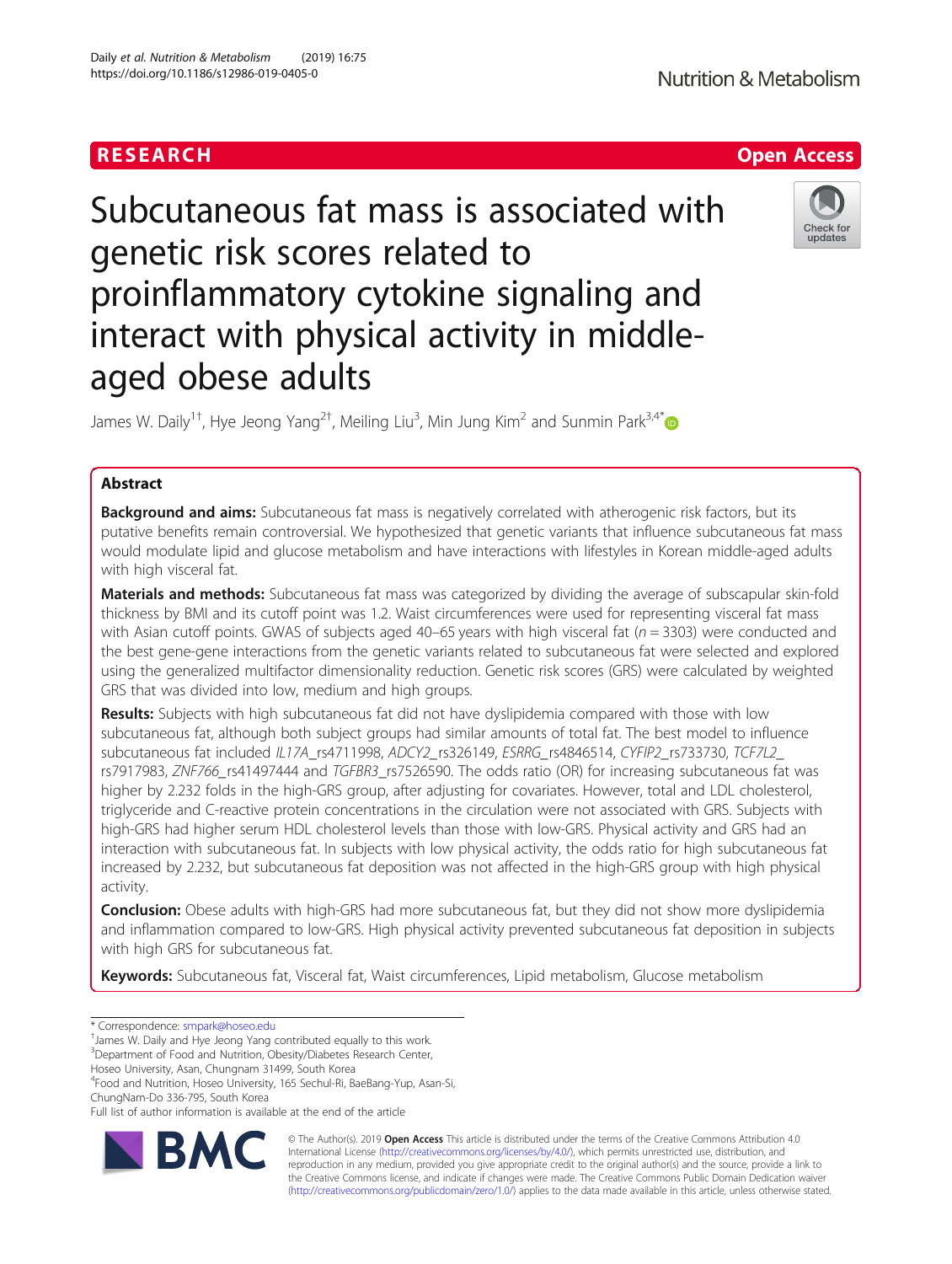# Introduction

Obesity is increasing worldwide. In Korea, obesity is defined as  $> 25\%$  fat for men and  $> 30\%$  fat for women [\[1](#page-10-0)]. However, not only fat mass itself but also fat distribution is associated with metabolic diseases. In people with similar total fat masses, subcutaneous fat mass is negatively correlated with atherogenic metabolic risk factors [[2\]](#page-10-0) and visceral fat deposition initiates a dysfunctional state in the insulin-sensitive tissues leading to insulin resistance [\[3](#page-10-0)]. Visceral adipose tissues, which contain high numbers of macrophages, produce proinflammatory cytokines including tumor necrosis factor- $\alpha$  (TNF- α) and interleukin-6 (IL-6) and less adiponectin. High circulating free fatty acid levels by lipolysis also increases insulin resistance by stimulating very low-density lipoprotein (VLDL) production in the liver. VLDL transfers triglyceride to high-density lipoprotein (HDL) to make triglyceride rich HDL that are subsequently hydrolyzed by hepatic lipase, leading to small HDL. The increase of serum free fatty acid and proinflammatory cytokine concentrations, mainly from visceral fat, leads to insulin resistance which promotes metabolic diseases [[4](#page-10-0)]. However, a recent study [\[5](#page-10-0)] has demonstrated that subcutaneous fat tissue is the largest fat depot in the body, and its lipolysis may influence the increase serum free fatty acid levels. Consequently, a high lipolysis rate from subcutaneous fat depot may induce hypertriglyceridemia and low HDL and subcutaneous fat tissue may lead to dyslipidemia [\[5](#page-10-0)]. Thus, it is still uncertain whether the subcutaneous fat depot influences the development of metabolic diseases.

There are genetic differences between visceral fat and subcutaneous fat  $[2]$  $[2]$ . Genes with fat depot-specific expression in subcutaneous vs visceral adipose tissue provide candidate genes for involvement in the regulation of fat distribution. Genome wide association study (GWAS) identified several polymorphisms in developmental genes including T-box 15 (TBX15), homeobox C13 (HOXC13), R-spondin 3 (RSPO3) and cytoplasmic polyadenylation element binding protein 4 (CPEB4) that are strongly associated with fat distribution  $[6]$  $[6]$ . Adamska-Patruno et al. have demonstrated that certain single-nucleotide polymorphisms (SNP) of melanocortin-4-receptor (MC4R) gene have a significant association with visceral fat and alteration of postprandial carbohydrate utilization in Europeans [\[7](#page-10-0)]. However, rs17782313 of MC4R has a significant association with general obesity as determined by body mass index (BMI) in Koreans and had an interaction with mental stress and energy intake [[8\]](#page-10-0). Wang et al. [[9\]](#page-10-0) have also reported that only in Chinese women, rs17782313 near MC4R and rs4846567 near lysophospholipase like  $1$  (*LYPLAL1*) are associated with visceral fat mass and subcutaneous fat mass, respectively  $(P = 2.93 \times 10^{-4}$  and 0.0015, respectively). Only in men, rs671 in aldehyde dehydrogenase 2 family member (ALDH2) is associated with visceral fat mass ( $P =$  $1.75 \times 10^{-8}$ ). These results suggest that fat distribution is influenced by genetic variants and they have interactions with environmental factors.

Overall obesity and central obesity are commonly defined by BMI, waist circumferences, waist-and-hip ratio, and body fat measured by Bioelectrical Impedance Analysis, although they are not precise measurements of fat distribution. Skin-fold measurement is a well-established method to measure subcutaneous fat mass [[5](#page-10-0)]. However, fat distribution measured by magnetic resonance imaging (MRI) is more precise than waist circumference and skin-fold measurement for distinguishing between visceral fat and subcutaneous fat. However, MRI is difficult to use for adiposity measurements in large scale studies. Skin-fold thickness measurement by a caliper is used for determining subcutaneous fat in biceps skinfold (front side middle upper arm), triceps skinfold (back side middle upper arm), subscapular skinfold (under the lowest point of the shoulder blade), suprailiac skinfold (above the upper bone of the hip). Thus, persons can be categorized according to distribution of visceral and subcutaneous fat mass by the skin-fold thickness measurement and waist circumferences. The present study hypothesized that genetic variants that influence subcutaneous fat mass would have a combined effect that would constitute a genetic risk score that would indicate a person's likelihood of depositing fat subcutaneously. The genetic trait for preferably storing excess energy as subcutaneous fat would be expected to modulate lipid and glucose metabolism and to have interactions with lifestyles. In persons with low visceral fat, subcutaneous fat influences the obesity and the genetic variants selected are difficult to be distinguished from obesity related genetic variants since different total fat contents were different between the person with low visceral fat and high subcutaneous fat and those with low visceral fat and low subcutaneous fat. The hypothesis was tested in Korean adults with high visceral fat with low and high subcutaneous fat in the Ansan/Ansung cohort of the Korean Genome and Epidemiology Study (KoGES).

# Methods

#### Subjects in Ansan/Ansung cohorts

Adults aged 40–69 years ( $n = 10,004$ ) who resided in the Ansan (city community) or Ansung (rural community) cohorts for over 6 months were included in the KoGES. There were 10,004 participants selected for the largescale genome-wide genotyping and genetic variants for 8842 adults were released for research.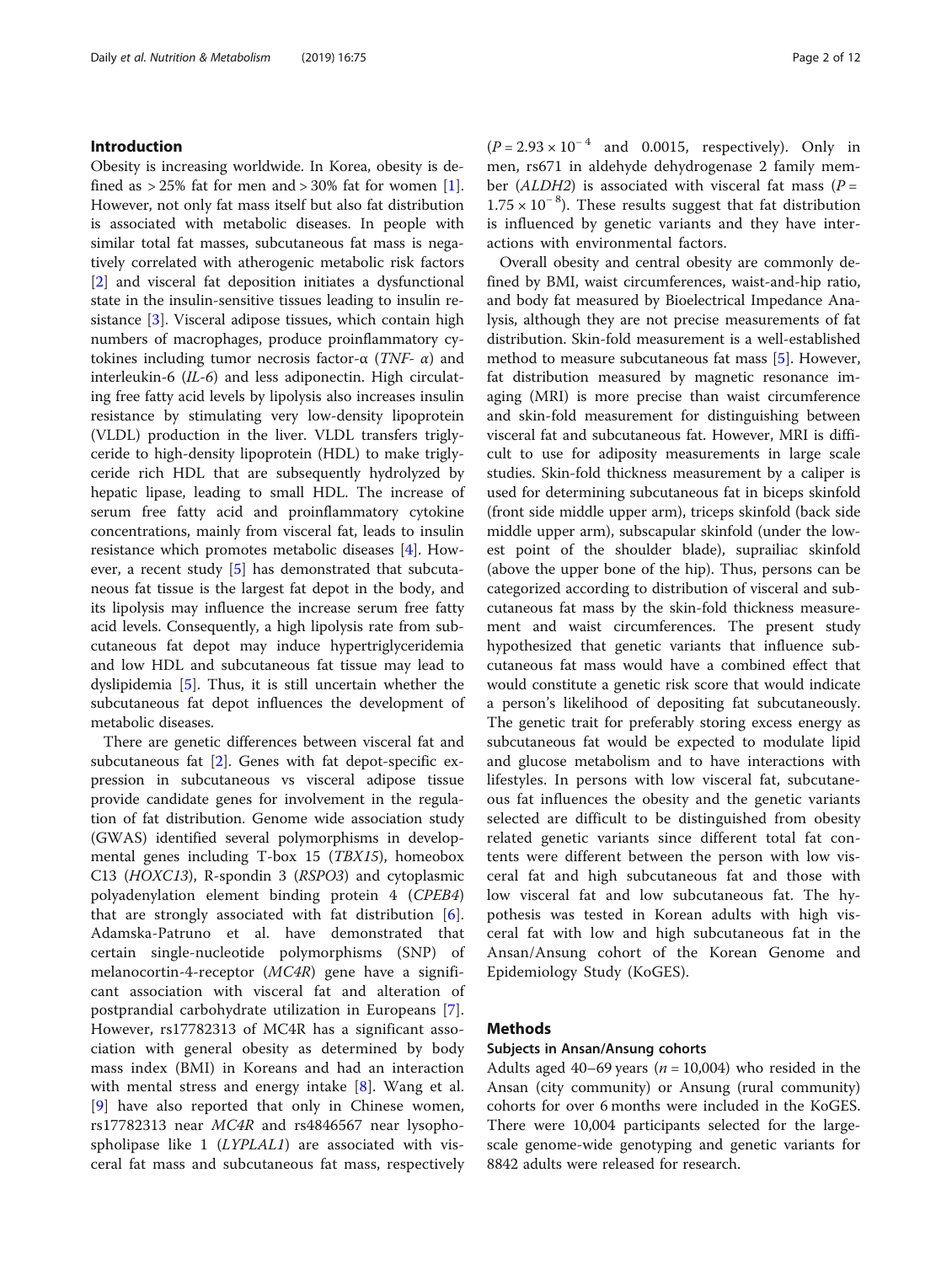# Anthropometric measurement and experimental grouping for subcutaneous and visceral obesity

Anthropometric data including height, weight, and circumferences of waist and hip were measured in subjects wearing light clothes with bare feet [\[10\]](#page-10-0). BMI was calculated by dividing the body weight in kilograms by the height in meters squared. Body fat was estimated by the tetrapolar bioelectrical impedance method with an Inbody 3.0 (Biospace Co., Ltd., Seoul, Korea). Skin-fold thickness at subscapular and suprailiac sites was measured in triplicate with bare skin using a caliper with a dial graduation of 0.2 mm by skilled technicians [\[11](#page-10-0)]. Participants had an upright posture with relaxation. The subscapular skinfold was determined just below the right scapula with the fold pinched at an angle of 45° to the spine. The suprailiac skinfold was measured in the site in line with the natural angle of the iliac crest at the anterior axillary line. Skinfold measurement was successively conducted three times and the average of the three values was used [[11\]](#page-10-0). Since skin-fold thickness at the suprailiac site was difficult to distinguish from visceral fat mass, that at the subscapular site was used to represent subcutaneous fat mass. Subcutaneous fat mass was calculated by dividing the average of subscapular skin-fold thickness by BMI. The cutoff-point of subcutaneous fat mass was 1.2 cm [\[11](#page-10-0), [12](#page-10-0)]. Waist circumferences were used for representing visceral fat mass since waist circumference is a reliable index for visceral adiposity [\[13,](#page-10-0) [14\]](#page-10-0). The cutoff points of waist circumferences were 90 cm for men and 80 cm for women, according to Asian cutoff points. Subjects were divided into 4 groups according to skin-fold thickness at the subscapular site and waist circumferences as follows: 1) high subcutaneous fat and low visceral fat (HS-LV), 2) low subcutaneous fat and low visceral fat (LS-LV), 3) high subcutaneous fat and high visceral fat (HS-HV) and 4) low subcutaneous fat and high visceral fat (LS-HV). Since obesity is associated with visceral and subcutaneous fat, subjects with low visceral fat were eliminated. HS-HV (case) and LS-HV (control) were used for investigating genetic impact for subcutaneous fat.

# Lifestyles

Socioeconomic information of the subjects was collected during a health interview. Education level was categorized into less than high school, high school, and college or more. Smoking status was divided into current smoker, past smoker, and never-smoker. Daily alcohol consumption was calculated by multiplying alcohol contents by drinking amount per day. Alcohol intake status was categorized into four groups according to average daily alcohol consumption: nondrinker, light drinker (1– 15 g), moderate drinker (16–30 g), and heavy drinker (> 30 g) (Table [1\)](#page-3-0). Coffee intake was estimated by the frequencies of drinking one or more serving size of coffee per day and the subjects were divided into 3 groups including none (< 3 cup), moderate (3–10 cups/week) and heavy (> 10 cups/week).

Regular physical activity was determined by multiplying the duration by intensity of exercise and the subjects were categorized into 3 groups including little (< 10 min/ day), moderate  $(10-30 \text{ min/day})$  and heavy  $(>30 \text{ min/s})$ day) activity  $[8]$  $[8]$ . Mental stress was evaluated by asking subjects to 10 questions concerning their state of agitation and anxiety in the workplace and family situations in their daily life as described in the previous study [\[8](#page-10-0)]. The severity of mental stress was calculated by the sum of all answers. Mental stress was categorized into three groups such as mild stress  $( $2$ ), moderate stress  $(2-5)$$ and severe stress  $(≥6)$ .

#### Laboratory biochemical tests

Blood samples were obtained after 12 h or more fasting. HbA1c from whole blood, plasma glucose concentrations, and serum concentrations of total and HDL-cholesterol and triglycerides were measured using an automatic analyzer (ZEUS 9.9; Takeda, Tokyo, Japan). Serum LDL cholesterol concentrations were calculated by the Freidman equation. Serum insulin concentrations were measured using a gamma counter (1470 Wizard; Perkin-Elmer, San Jose, CA, USA) with a radioimmunoassay kit (DiaSorin, Stillwater, MN, USA). Homeostasis model assessment estimates (HOMA) were used to estimate beta (B) cell capacity (HOMA-B) and insulin resistance (HOMA-IR). HOMA assessments were calculated as previously described [\[15](#page-10-0)]. Systolic (SBP) and diastolic blood pressure (DBP) were measured three times on the right arm at the same height as their heart in a sitting position with a 1 min interval between measurements; we used the averages of the three measurements of SBP and DBP. Serum C-reactive protein (CRP) was measured by ELISA kit.

# Assessment of food and nutrient intake by semiquantitative food frequency questionnaires (SQFFQ)

Dietary intake was estimated using a SQFFQ that was developed and validated for the KoGES. This questionnaires requested information regarding the participants' consumption of food items. The SQFFQ was developed and validated for the KoGES and it included 103 food items [\[16](#page-10-0)]. An average daily nutrient intake was calculated from the food intake measured by SQFFQ using the Computer-Aided Nutritional Analysis Program (CAN Pro) 3.0, which is a nutrient database developed by the Korean Nutrition Society.

## Genotyping and quality control

The genetic variants of 8842 subjects were given by the Center for Genome Science, the Korea National Institute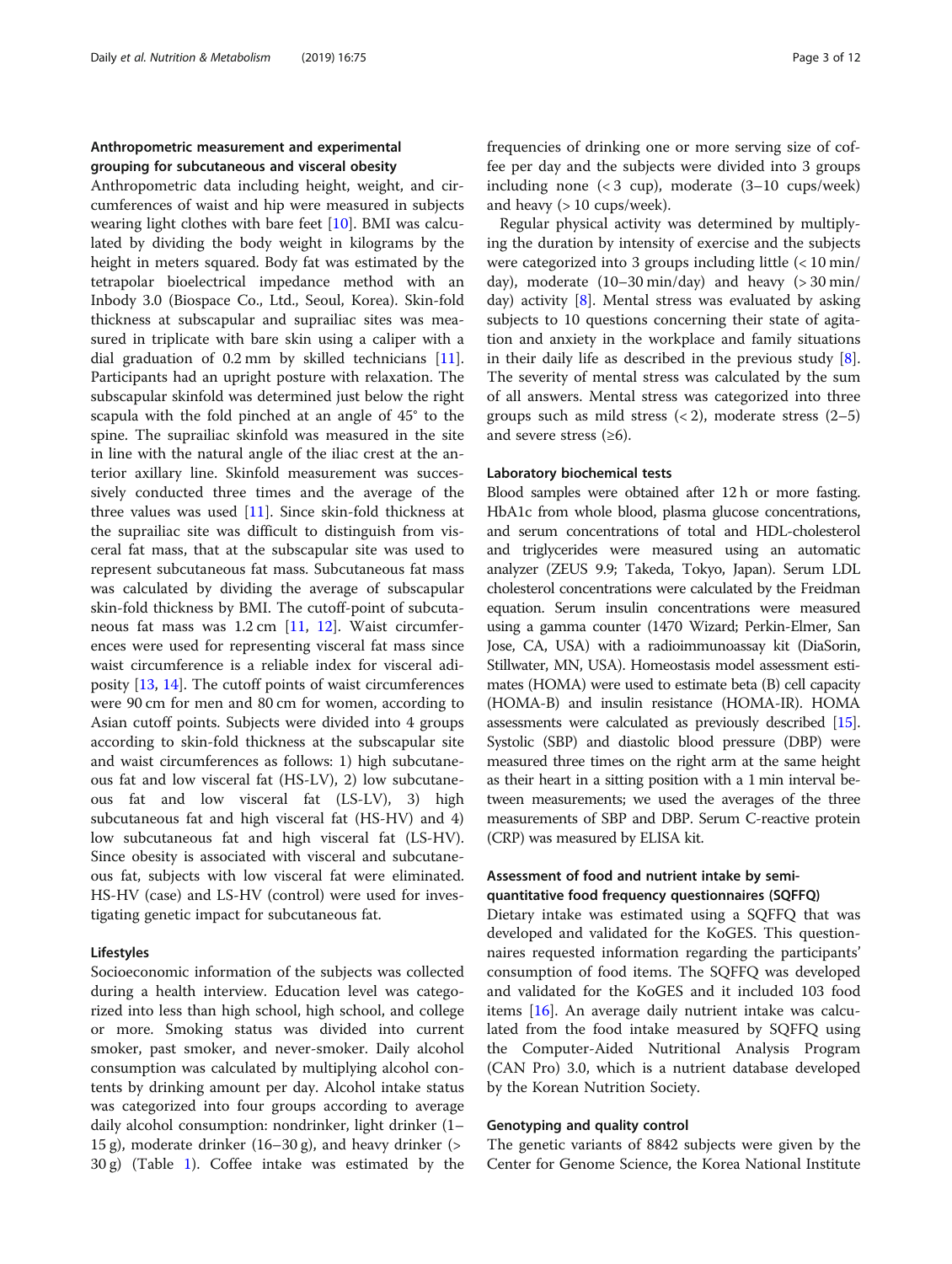<span id="page-3-0"></span>Table 1 The characteristics of subjects according to subcutaneous and visceral fat mass

|                                         | $HS-LV (n = 1190)$           | LS-LV $(n = 4349)$    | $HS-HV (n = 1016)$     | LS-HV ( $n = 2287$ )             |
|-----------------------------------------|------------------------------|-----------------------|------------------------|----------------------------------|
| Age (years)                             | $49.6 \pm 7.2^{b}$           | $49.9 \pm 8.9^{b}$    | $54.4 \pm 8.5^{\circ}$ | $54.3 \pm 4.7^{\overline{a}+++}$ |
| Gender (male, %)                        | 456(38.3)                    | 2924 (67.2)           | 208 (20.5)             | 595 (26.0)***                    |
| Residence area (Rural %)                | 94.5                         | 52.3                  | 67.8                   | $23.7***$                        |
| Obesity ( $\geq$ 25 kg/m <sup>2</sup> ) | 475 (39.9)                   | 718 (16.5)            | 737 (72.5)             | 1132 (49.5)***                   |
| Physical Activity (%)                   |                              |                       |                        |                                  |
| Little $(< 10$ min/day)                 | 62.6                         | 44.8                  | 59.6                   | $40.7***$                        |
| Moderate (10-60 min/day)                | 33.8                         | 34.3                  | 28.1                   | 31.9                             |
| Many (≥60 min/day)                      | 3.58                         | 20.9                  | 12.3                   | 27.5                             |
| Alcohol intake (%)                      |                              |                       |                        |                                  |
| None to Little $(<$ 20 g/day)           | 87.5                         | 78.2                  | 89.9                   | $90.2***$                        |
| Moderate to heavy (≥20 g/day)           | 12.5                         | 21.8                  | 10.1                   | 9.79                             |
| Coffee intake (%)                       |                              |                       |                        |                                  |
| Little $(< 1$ cup/week)                 | 19.5                         | 23.9                  | 23.4                   | $31.5***$                        |
| Moderate (1-10 cups/week)               | 77.5                         | 70.8                  | 71.8                   | 63.1                             |
| Heavy (> 10 cups/week)                  | 3.0                          | 5.3                   | 4.8                    | 5.4                              |
| Smoking intake (%)                      |                              |                       |                        |                                  |
| No smoking                              | 69.5                         | 42.6                  | 79.7                   | $75.4***$                        |
| Past smoking                            | 13.4                         | 20.6                  | 8.74                   | 10.0                             |
| Smoking                                 | 17.1                         | 36.8                  | 11.5                   | 14.6                             |
| Energy intake (Kcal/day)                | $1878 \pm 594^b$             | $1888 \pm 605^{ab}$   | $1918 \pm 694^{ab}$    | $1966 \pm 858$ <sup>a+</sup>     |
| Carbohydrate intake (En%)               | $70.5 \pm 5.7^{\rm b}$       | $70.8\pm7.0^{\rm ab}$ | $70.2 \pm 7.1^{\rm b}$ | $71.2 \pm 7.1^{a**}$             |
| Protein intake (En%)                    | $13.8 \pm 4.4^{ab}$          | $13.6 \pm 5.4^b$      | $14.0 \pm 5.5^{\circ}$ | $13.6 \pm 5.5^{b***}$            |
| Fat intake (En%)                        | $14.8 \pm 2.0$ <sup>ab</sup> | $14.6 \pm 2.4^{ab}$   | $15.1 \pm 2.5^{\circ}$ | $14.5 \pm 2.5^{b**}$             |

Subjects were categorized into 4 groups according to subcutaneous fat (cutoff point: 1.2 of the ratio of subcutaneous fat in subscapular site and BMI) and visceral fat (cutoff point: men, 90 cm and women, 80 cm of waist circumferences). HS-LV high subcutaneous fat and low visceral fat, LS-LV low subcutaneous fat and low visceral fat, HS-HV high subcutaneous fat and high visceral fat, LS-HV low subcutaneous fat and high visceral fat<br>\*\*Significant differences by subcutaneous fat in subscapular site by two-way ANOVA at  $P < 0.01$ , \*\*\*  $P < 0.$ 

<sup>+</sup>Significant difference by visceral fat by waist circumference by two-way ANOVA at  $P < 0.05$ ,  $^{+++}$   $P < 0.001$ <br><sup>a,b,c</sup>Means without a common letter differ in the same row at  $P < 0.05$ 

of Health. Genomic DNA was extracted from whole blood and genotypes measured on an Affymetrix Genome-Wide Human SNP Array 5.0 with 500,568 SNPs (Affymetrix, Santa Clara, CA). The genotype accuracy was checked by internal sample quality control process including Bayesian Robust Linear Modeling using the Mahalanobis Distance Genotyping Algorithm [[17\]](#page-10-0). The exclusion criteria of genotypes were as follows: high heterozygosity (> 30%), high missing genotype call rates (≥4%), gender biases or Hardy-Weinberg equilibrium test ( $P < 0.05$ ). More than 10% of missing genotypes were excluded from the analysis and 440,794 SNPs were included in the GWAS. The reproducibility and validity of the SNPs were conducted by the Korean Center for Disease and Prevention (Osong, Korea).

#### The best model for gene-gene interaction by GMDR

GWAS was conducted in HS-HV (Case) and LS-HV (Control). We selected 90 SNPs of the genes related to inflammation and estrogen signaling to be associated with high subcutaneous fat thickness from the SNPs selected from the GWAS ( $P < 0.0001$ ). The significant genetic variants linked to the high subcutaneous fat thickness in subjects with high waist circumferences were identified by GWAS using GPLINK ( $P < 0.05$ ). The genes related to proinflammatory cytokines and their signaling were selected and the genetic variants of the selected genes were included from the GWAS ( $P < 0.05$ ). The generalized multifactor dimensionality reduction (GMDR) method was used to select the genetic variants to have gene-gene interactions [[10](#page-10-0), [18](#page-10-0)]. GMDR was a nonparametric and genetic model for detecting and characterizing nonlinear interactions among discrete genetic attributes. We found gene-gene interaction models to be related to high subcutaneous fat mass in the GMDR models. The best model of gene-gene interaction was found based on trained balance accuracy (TRBA), test balance accuracy (TEBA) and cross-validation consistency (CVC) in the GMDR models [\[19\]](#page-10-0).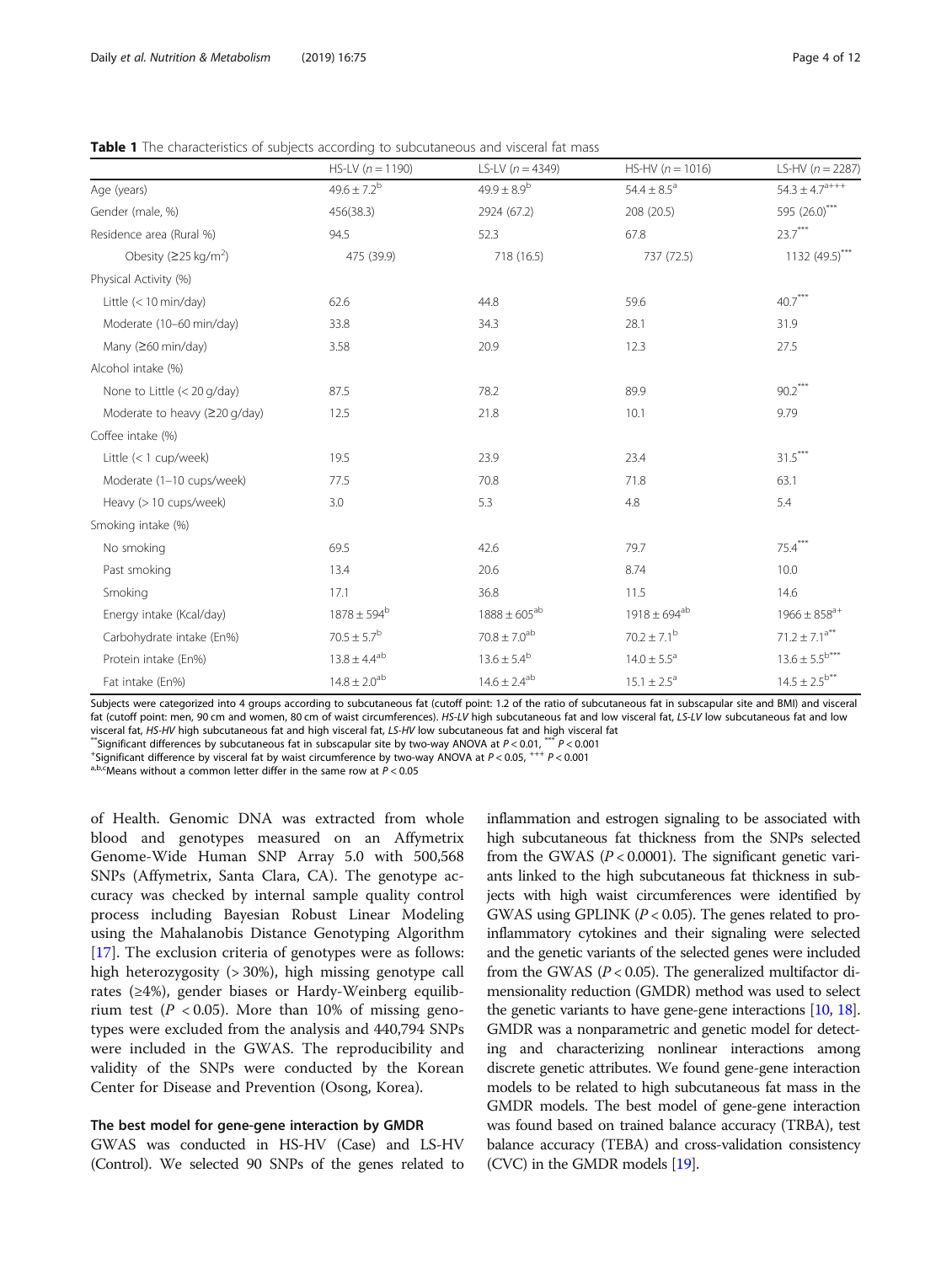Genetic risk scores (GRS) for the best model was calculated for each subject by summing the number of risk alleles from each selected SNP in the best model. The GRS was divided into 3 categories by its tertiles (0–7, 8–9, and 10–12). The GRS indicated that the subjects with high-GRS were at higher risk for high subcutaneous fat than those with low-GRS.

## Statistical analysis

Statistical analysis was performed using GPLINK version 2.0 (<http://pngu.mgh.harvard.edu/> ~purcell/plink) and SAS (version 9.3; SAS Institute, Cary, NC, USA). The statistical differences of baseline characteristics for 4 groups (HS-LV, LS-LV, HS-HV, and LS-HV) were examined by two-way analysis of variance (ANOVA). Frequency distributions of categorical variables including gender, education levels, smoking status, etc. were assessed using the chi-squared test.

Since HS-HV and LS-HV had similar levels of total body fat with higher subcutaneous fat in HS-HV and with lower subcutaneous fat in LS-HV, the genetic variants that affect subcutaneous fat mass were selected by comparing HS-HV (case) and LS-HV (control) by GWAS. After conducting GWAS, the genetic variants that met the HWE ( $P > 0.05$ ) and not highly conservative (linkage disequilibrium,  $P < 0.05$ ) were included in GMDR to find the best model with the genetic variants to influence subcutaneous fat mass. Major allele, heterozygote allele, and minor allele of each selected SNP in the best model were assigned to 0, 1, and 2, respectively. GRS was calculated by summing the assigned value of each allele multiplied by coefficient value of logistic regression analysis in the best model of GMDR. GRS was categorized into three groups by the tertiles of GRS: low, medium, and high  $(0-6, 7-8,$  and  $> 8)$ . Two-way analysis of variance (ANOVA) was conducted to explore the statistical differences by subcutaneous fat and GRS categories in each continuous variable such as age, subcutaneous fat, serum levels of total cholesterol, HDL cholesterol, LDL cholesterol, triglyceride, and glucose, HOMA-IR, and HOMA-B.

The association of GRS with the risk of subcutaneous fat and parameters related to subcutaneous fat was examined using logistic regression analysis, after adjustment for two different sets of covariates as model 1 and model 2. Model 1 included residence area, sex, age and BMI as covariates. Model 2 included model 1 plus smoking status, drinking status, coffee intake, physical activity, energy intake and fat intake as energy percent. The odds ratios (ORs) and 95% confidence intervals (CI) were calculated based on Low-GRS as a reference.

To determine the interaction between the GRS and lifestyles, including dietary intake, a multivariate general linear model (GLM) analysis with interaction was

conducted to evaluate the main effects of subcutaneous fat mass and its interaction effect with lifestyles after adjustment for covariates. As there was an interaction in the multivariate GLM, logistic regression analysis was performed in two groups using the assigned cutoff in each parameter of lifestyles. The cutoffs of each parameter were provided in the table legend. Subjects were categorized into higher and lower intake groups with the classification criterion. P-value ≤0.05 was considered statistically significant.

# Results

# Cohort characteristics

Characteristics of the subjects and nutrient intakes were summarized according to the subcutaneous and visceral fat mass (Table [1](#page-3-0)). HS-LV and LS-LV groups were younger than the HS-HV and LS-HV groups ( $P < 0.001$ ), indicating that subjects with high visceral fat mass were older than those with low visceral fat regardless of subcutaneous fat mass. Age was a good determinant for visceral fat mass, since visceral fat mass increased with increasing age ( $P < 0.001$ ; Table [1\)](#page-3-0). More males were in the low visceral and low subcutaneous fat group (LS-LV) and more females were in the low visceral and high subcutaneous fat group (HS-HV,  $P < 0.0001$  $P < 0.0001$ ; Table 1). About 34.6% of subjects were obese and HS-HV (72.5%) and LS-HV (49.5%) included obese subjects more than other groups ( $P < 0.001$ ; Table [1\)](#page-3-0). Physical activity, alcohol intake, coffee intake, smoking status and stress levels had significant differences among the different subcutaneous and visceral fat groups ( $P < 0.001$  $P < 0.001$ ; Table 1). Energy intake influenced visceral fat mass and it was higher in LS-HV group than HS-LV and LS-LV groups ( $P \leq$ 0.05). However, composition of carbohydrate, protein and fat intake (En%) affected subcutaneous fat but not visceral fat (Table [1](#page-3-0)). Subjects with high subcutaneous fat mass had higher intakes of fat  $(P < 0.01)$  and protein  $(P < 0.001)$  than those with low subcutaneous fat, whereas subjects with high carbohydrate intake had higher visceral fat and lower subcutaneous fat (Table [1\)](#page-3-0).

Visceral fat was associated with a greater BMI and total fat mass, was influenced by both subcutaneous fat and visceral fat mass (Table [2\)](#page-5-0). Subjects with high visceral and subcutaneous fat mass (HS-HV) had the highest BMI but total body fat mass as measured by In Body equipment was not significantly different between HS-HV and LS-HV (Table [2](#page-5-0)). Subcutaneous fat mass in subscapular sites was significantly affected by subcutaneous fat mass ( $P < 0.001$ ) but subcutaneous fat mass in the suprailiac site were significantly influenced by not only subcutaneous fat mass ( $P < 0.001$ ) but also visceral fat  $(P < 0.001$ ; Table [2\)](#page-5-0). Lipid profiles including total, LDL, and HDL cholesterol and triglyceride concentrations were significantly influenced by visceral fat mass ( $P \lt \theta$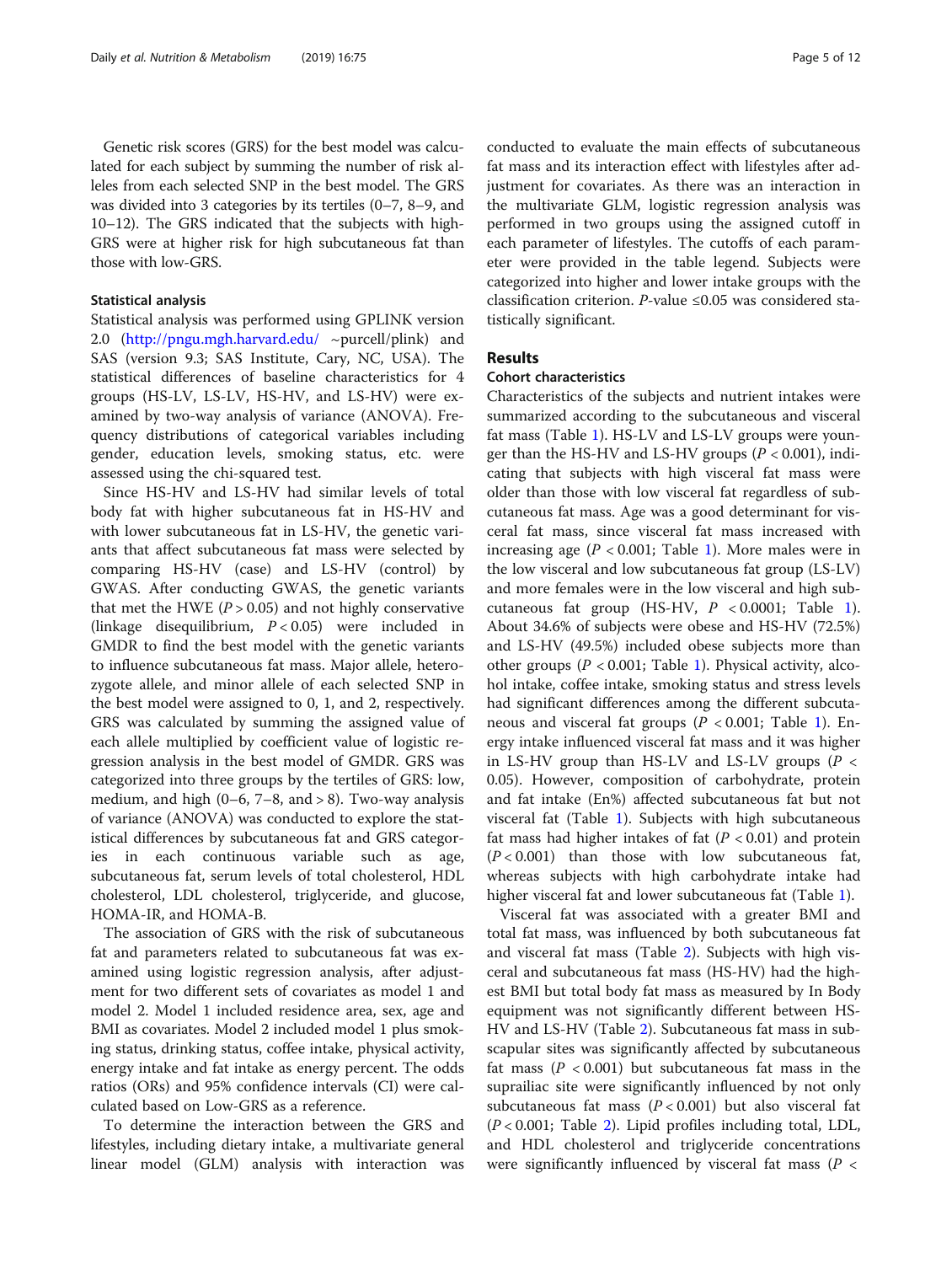|                                           | $HS-LV (n = 1190)$            | LS-LV $(n = 4349)$           | HS-HV ( $n = 1016$ )          | LS-HV ( $n = 2287$ )                   |
|-------------------------------------------|-------------------------------|------------------------------|-------------------------------|----------------------------------------|
| Body mass index ( $kg/m2$ )               | $24.3 \pm 2.0^{\circ}$        | $22.8 \pm 2.4^d$             | $28.1 \pm 2.7^a$              | $27.0 \pm 2.7^{\overline{b^{***}}+++}$ |
| Body fat (%)                              | $27.8 \pm 5.1^a$              | $26.6 \pm 5.8^{\circ}$       | $27.3 \pm 5.2^a$              | $27.3 \pm 5.5$ <sup>a***</sup>         |
| Waist circumference (cm)                  | $80.0 \pm 6.3^{b}$            | 79.4 $\pm$ 6.7 <sup>b</sup>  | $86.5 \pm 6.8^a$              | $87.4 \pm 6.1^{a+++}$                  |
| Subcutaneous fat in subscapular site (mm) | $34.2 \pm 5.8^{\circ}$        | $20.6 \pm 6.2^c$             | $36.5 \pm 6.4^a$              | $20.3 \pm 5.9^{c***}$                  |
| Subcutaneous fat in suprailiac site (mm)  | $29.8 \pm 11.5^a$             | $24.2 \pm 9.0^{\circ}$       | $30.5 \pm 14^a$               | $26.1 \pm 9.4^{b***++}$                |
| Serum total cholesterol (C) (mg/dl)       | $195.1 \pm 35.5^{\circ}$      | $189.4 \pm 35.1^{\circ}$     | $199.8 \pm 37.8^{\circ}$      | $197.6 \pm 35.5^{\text{a}+}$           |
| Serum LDL-C (mg/dl)                       | $118.3 \pm 32.7^a$            | $113.6 \pm 33.5^b$           | $119.8 \pm 34.0^a$            | $118.9 \pm 33.5^{a+}$                  |
| Serum HDL-C (mg/dl)                       | $44.0 \pm 9.7^b$              | $46.5 \pm 10.6^a$            | $44.0 \pm 9.1^{\circ}$        | $43.6 \pm 9.2^{b+}$                    |
| Serum TG (mg/dl)                          | $163.4 \pm 87.9^b$            | $141.5 \pm 103.6^{\circ}$    | $180.2 \pm 115.8^a$           | $175.2 \pm 109.7^{a++}$                |
| DBP (mmHg)                                | 74.1 $\pm$ 11.7 <sup>ab</sup> | 73.9 $\pm$ 11.3 <sup>b</sup> | 75.4 $\pm$ 11.7 <sup>a</sup>  | $75.2 \pm 11.1^{\text{a++}}$           |
| SBP (mmHg)                                | $115.7 \pm 16.4^b$            | $115.6 \pm 17.5^{\circ}$     | $117.9 \pm 18.3$ <sup>a</sup> | $117.0 \pm 18.7^{\rm ab+}$             |
| HbA1c (%)                                 | $5.8 \pm 0.9^{\rm b}$         | $5.7 \pm 0.9^{\circ}$        | $6.0 \pm 1.1^{\circ}$         | $5.8 \pm 1.0^{b+++}$                   |
| Plasma glucose (mg/dl)                    | $88.3 \pm 22.7^b$             | $86.5 \pm 20.7^{\rm b}$      | 92.1 $\pm$ 23.0 <sup>a</sup>  | $89.8 \pm 21.9^{a++}$                  |
| Serum insulin (µlU/mL)                    | $7.05 \pm 3.27^b$             | $6.51 \pm 3.87^b$            | $9.46 \pm 5.12^a$             | $8.88\,\pm\,5.89^{\rm a+++}$           |
| HOMA-IR                                   | $1.63 \pm 0.9^b$              | $1.55 \pm 1.0^b$             | $1.83 \pm 1.3^{\circ}$        | $1.78 \pm 0.8$ <sup>a+++</sup>         |
| HOMA-B                                    | $149.7 \pm 124.2$             | $148.5 \pm 144.8$            | $143.4 \pm 135.2$             | $152.2 \pm 167.4$                      |
| Serum CRP-1 (mg/dL)                       | $0.21 \pm 0.35^{\rm b}$       | $0.23 \pm 0.46^{ab}$         | $0.23 \pm 0.28$ <sup>ab</sup> | $0.27 \pm 0.54$ <sup>a*+</sup>         |

<span id="page-5-0"></span>Table 2 Adjusted means and standard deviations of anthropometric and metabolic parameters according to the subcutaneous and visceral fat masses

Subjects were categorized into 4 groups according to subcutaneous fat (cutoff point: 1.2 of the ratio of subcutaneous fat in subscapular site and BMI) and visceral fat (cutoff point: men, 90 cm and women, 80 cm of waist circumferences). HS-LV high subcutaneous fat and low visceral fat, LS-LV low subcutaneous fat and low visceral fat, HS-HV high subcutaneous fat and high visceral fat, LS-HV low subcutaneous fat and high visceral fat, TG triglyceride, SBP Systolic blood pressure, DBP Diastolic blood pressure, HbA1c Hemoglobin A1c, CRP C-reactive protein, HOMA Homeostasis model assessment, IR insulin resistance, B insulin secretion <sup>1</sup>Adjusted for age, gender, residence area, BMI, waist circumference, hip circumference, body fat, alcohol and coffee intake, physical activity, smoking status, and energy intake

\*Significant differences by subcutaneous fat measured at the subscapular site in two-way ANOVA at  $P < 0.05$ , \*\*\*  $P < 0.001$ <br>\*Significant difference by visceral fat by estimated by waist circumference in two-way ANOVA at

<sup>+</sup>Significant difference by visceral fat by estimated by waist circumference in two-way ANOVA at  $P < 0.05$ , <sup>++</sup> at  $P < 0.01$ , <sup>+++</sup>  $P < 0.001$ <br><sup>a,b,c</sup>Means without a common letter differ in the same row at  $P < 0.05$ 

0.05), but not subcutaneous fat mass. Serum concentrations of total and LDL cholesterol were lower in LS-LV than the other groups and serum HDL concentrations were higher in LS-LV ( $P < 0.05$ ; Table 2). Serum triglyceride concentrations were higher in the ascending order of HS-HV, LS-HV = HS-LV and LS-LV  $(P < 0.01)$ . DBP and SBP were affected by subcutaneous fat mass. Fasting serum glucose and HbA1c levels were also influenced only by visceral fat mass  $(P < 0.01$ ; Table 2). Furthermore, serum insulin levels and HOMA-IR were influenced only by visceral fat  $(P < 0.01)$  but HOMA-B was not significantly different by subcutaneous and visceral fat mass. Blood pressure was significantly affected only by visceral fat ( $P < 0.05$ ) and SBP and DBP were not significantly different between HS-HV and LS-HV (Table 2). Serum CRP concentrations, an index of inflammation, tended to be higher in subjects with high visceral fat mass (HS-HV and LS-HV) than those with low visceral fat mass (HS-LV and LS-LV) ( $P < 0.05$ ). However, they tended to be lower with high subcutaneous fat; the only significant difference CRP in HV-LS was significantly higher than HS-LV suggesting that the combination of high visceral

fat with low subcutaneous fat was the most proinflammatory combination. It suggested that subcutaneous fat might protect against inflammation. (Table 2). Therefore, visceral fat mass, but not subcutaneous fat mass, had an association with impaired lipid and glucose metabolism, and subcutaneous fat might protect against inflammation.

Selection of the genetic variants associated with subcutaneous fat mass.

Since fat mass is known to be associated with inflammation and estrogen signaling, genes involved in inflammatory and estrogen signaling were selected for GMDR (Table [3](#page-6-0)). The final GMDR analysis included 10 SNPs such as interleukin 17A (IL17A) rs4711998, interleukin 5 receptor subunit alpha (IL5RA) rs2290610, IL5RA rs2290610, estrogen related receptor gamma (ESRRG) rs4846514, cytoplasmic FMR1 interacting protein 2 (CYFIP2) rs733730, transcription factor 7 like 2 (TCF7L2) rs7917983, zinc finger protein 766 (ZNF766) rs41497444, contactin 4 (CNTN4) rs17024684, transforming growth factor beta receptor 3 (TGFBR3) rs7526590 and adenylate cyclase 2 (ADCY2) rs326149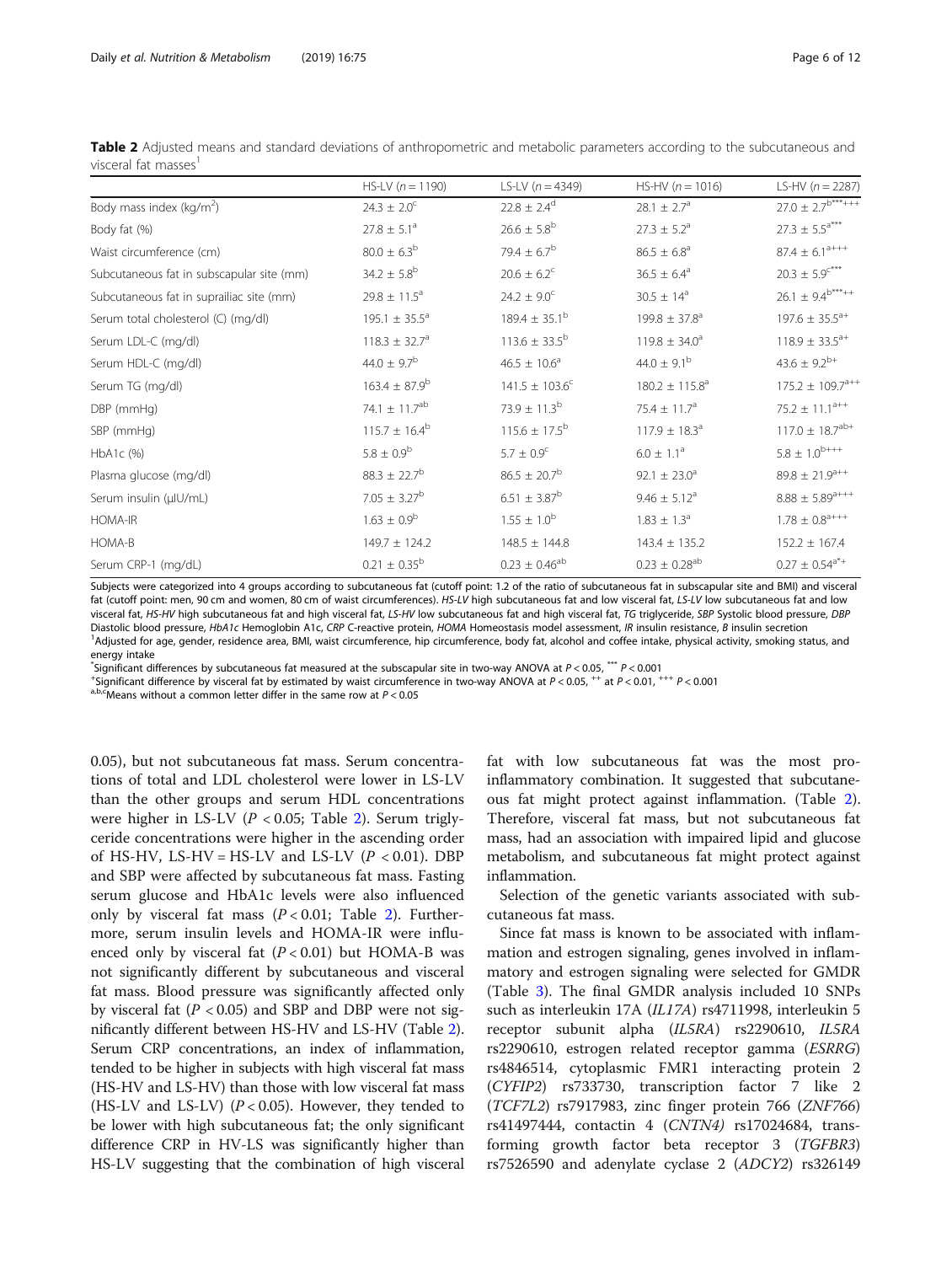<span id="page-6-0"></span>Table 3 The characteristics of the ten genetic variants used for the generalized multifactor dimensionality reduction analysis

| CHR <sup>1</sup> | <b>SNP</b> | Position <sup>2</sup> | Minor | Major      | OR <sup>3</sup> | $P\_adjust^4$ | MAF <sup>5</sup> | HWE <sup>6</sup> | <b>GENE</b>       | Function                       |
|------------------|------------|-----------------------|-------|------------|-----------------|---------------|------------------|------------------|-------------------|--------------------------------|
|                  | rs4846514  | 214,769,308           | G     | Α          | 1.171           | 0.037         | 0.198            | 0.093            | <b>ESRRG</b>      | Intron variant                 |
|                  | rs7526590  | 91,994,042            |       | A          | 1.287           | 0.0002        | 0.291            | 0.122            | TGFBR3            | Intron variant                 |
| 3                | rs2290610  | 3,114,957             | C     |            | 0.817           | 0.002         | 0.359            | 0.212            | IL5RA             | Missense variant               |
| 3                | rs3792421  | 3,124,791             | G     | A          | 0.831           | 0.004         | 0.357            | 0.158            | IL5RA             | Intron variant                 |
| 3                | rs17024684 | 3,030,247             | A     | G          | 1.269           | 0.012         | 0.115            | 0.294            | CNTN4             | Intron variant                 |
| 5                | rs326149   | 7,865,445             | G     |            | 1.283           | 0.0009        | 0.193            | 0.060            | ADCY <sub>2</sub> | Intron variant                 |
| 5                | rs733730   | 156,665,645           |       | $\sqrt{2}$ | 0.862           | 0.034         | 0.260            | 0.782            | CYFIP2            | Intron variant                 |
| 6                | rs4711998  | 52,158,312            | G     | A          | 0.817           | 0.004         | 0.277            | 0.426            | IL17A             | Upstream transcript<br>variant |
| 10               | rs7917983  | 114,722,872           |       |            | 0.792           | 0.002         | 0.213            | 0.281            | TCF7L2            | Upstream transcript<br>variant |
| 19               | rs41497444 | 57,476,717            |       | A          | 0.787           | 0.001         | 0.245            | 0.070            | ZNF766            | Upstream transcript<br>variant |

ESRRG estrogen related receptor gamma, TGFBR3 transforming growth factor beta receptor 3, IL5RA interleukin 5 receptor subunit alpha, CNTN4 contactin 4, ADCY2 adenylate cyclase 2. CYFIP2 cytoplasmic FMR1 interacting protein 2, IL17A interleukin 17A, TCF7L2 transcription factor 7 like 2, ZNF766 zinc finger protein 766

<sup>1</sup>The chromosome number of the gene SNP. <sup>2</sup>The position of SNP in the chromosome. <sup>3</sup>Odds ratio (OR) to influence subcutaneous fat thickness at subscapular site from GWAS analysis. <sup>4</sup>P value for OR of the minor alleles of the SNP in GWAS analysis with adjusted for covariates of age, gender, residence area, and BMI.<br><sup>5</sup>Minor allele frequency (MAF) <sup>6</sup>P value for Hardy-Meinber Minor allele frequency (MAF). <sup>6</sup>P value for Hardy–Weinberg equilibrium (HWE)

(Table 3). ORs of SNPs indicated that minor alleles of SNPs increased  $(OR > 1)$  or decreased  $(0 < OR < 1)$  subcutaneous fat mass. ESRRG rs4846514, TGFBR3 rs7526590, CNTN4 rs17024684, and ADCY2 rs326149 had positive associations with subcutaneous fat mass but IL5RA rs2290610, rs2290610, CYFIP2 rs733730, TCF7L2 rs7917983, IL17A rs4711998 and ZNF766 rs41497444 were negatively associated with it (Table 3). Interestingly, genes that were related to proinflammatory cytokines had a negative association with subcutaneous fat mass (Table 3).

# The best model for gene-gene interactions related to subcutaneous fat mass

The best model was selected by sign test for GMDR model and CVC. The best model included 7 SNPs: IL17A rs4711998, IL5RA rs2290610, ESRRG rs4846514, CYFIP2 rs733730, TCF7L2 rs7917983, ZNF766 rs41497444 and TGFBR3 rs7526590 (Table 4). This model exhibited that  $P = 0.001$  for sign test and CVC = 10 (P = 0.001) with and without adjusting for age, sex, area, BMI. TRBA and TEBA of the best model was 0.7216 and 0.5605 in the model after adjusting for age, sex, area, and BMI (Table 4).

Table 4 Generalized multifactor dimensionality reduction (GMDR) analysis of factors that influence subcutaneous fat deposition at the subscapular site without and with adjusting for covariates

| Model                          | No adjustment |             |                        |            |             | Adjusted for age, sex, area, BMI |                        |            |
|--------------------------------|---------------|-------------|------------------------|------------|-------------|----------------------------------|------------------------|------------|
|                                | <b>TRBA</b>   | <b>TEBA</b> | Sign test ( $P$ value) | <b>CVC</b> | <b>TRBA</b> | TEBA                             | Sign test ( $P$ value) | <b>CVC</b> |
| Model 1: TGFBR3 rs7526590      | 0.5367        | 0.5050      | 6(0.377)               | 6/10       | 0.5427      | 0.5017                           | 7(0.172)               | 6/10       |
| Model 1 plus IL17A rs4711998   | 0.5446        | 0.4964      | 4(0.828)               | 2/10       | 0.5543      | 0.5457                           | 9(0.011)               | 9/10       |
| Model 2 plus ADCY2 rs326149    | 0.5618        | 0.5063      | 5(0.623)               | 3/10       | 0.5720      | 0.5223                           | 9(0.011)               | 5/10       |
| Model 3 plus CYFIP2 rs733730   | 0.5797        | 0.5173      | 9(0.011)               | 2/10       | 0.5906      | 0.5216                           | 8(0.055)               | 3/10       |
| Model 4 plus ESRRG rs4846514   | 0.6094        | 0.5332      | 9(0.011)               | 7/10       | 0.6234      | 0.5248                           | 7(0.172)               | 3/10       |
| Model 5 plus TCF7L2 rs7917983  | 0.6500        | 0.5267      | 10(0.001)              | 6/10       | 0.6660      | 0.5302                           | 8(0.055)               | 5/10       |
| Model 6 plus ZNF766 rs41497444 | 0.7020        | 0.5321      | 10(0.001)              | 10/10      | 0.7216      | 0.5605                           | 10(0.001)              | 10/10      |
| Model 7 plus IL5RA rs2290610   | 0.7541        | 0.5213      | 8(0.055)               | 6/10       | 0.7707      | 0.5309                           | 8(0.055)               | 10/10      |
| Model 8 plus CNTN4 rs17024684  | 0.8008        | 0.4960      | 5(0.623)               | 6/10       | 0.8147      | 0.4978                           | 4(0.828)               | 10/10      |
| Model 9 plus IL5RA rs3792421   | 0.8343        | 0.4973      | 5(0.623)               | 10/10      | 0.8462      | 0.5058                           | 6(0.377)               | 10/10      |

TRBA trained balanced accuracy, TEBA test balance accuracy, CVC cross-validation consistency; sign test, result and P value for the significance of GMDR model by sign test with and without adjusting for covariates; BMI body mass index, ESRRG estrogen related receptor gamma, TGFBR3 transforming growth factor beta receptor 3, IL5RA interleukin 5 receptor subunit alpha, CNTN4 contactin 4, ADCY2 adenylate cyclase 2, CYFIP2 cytoplasmic FMR1 interacting protein 2, IL17A interleukin 17A, TCF7L2 transcription factor 7 like 2, ZNF766 zinc finger protein 766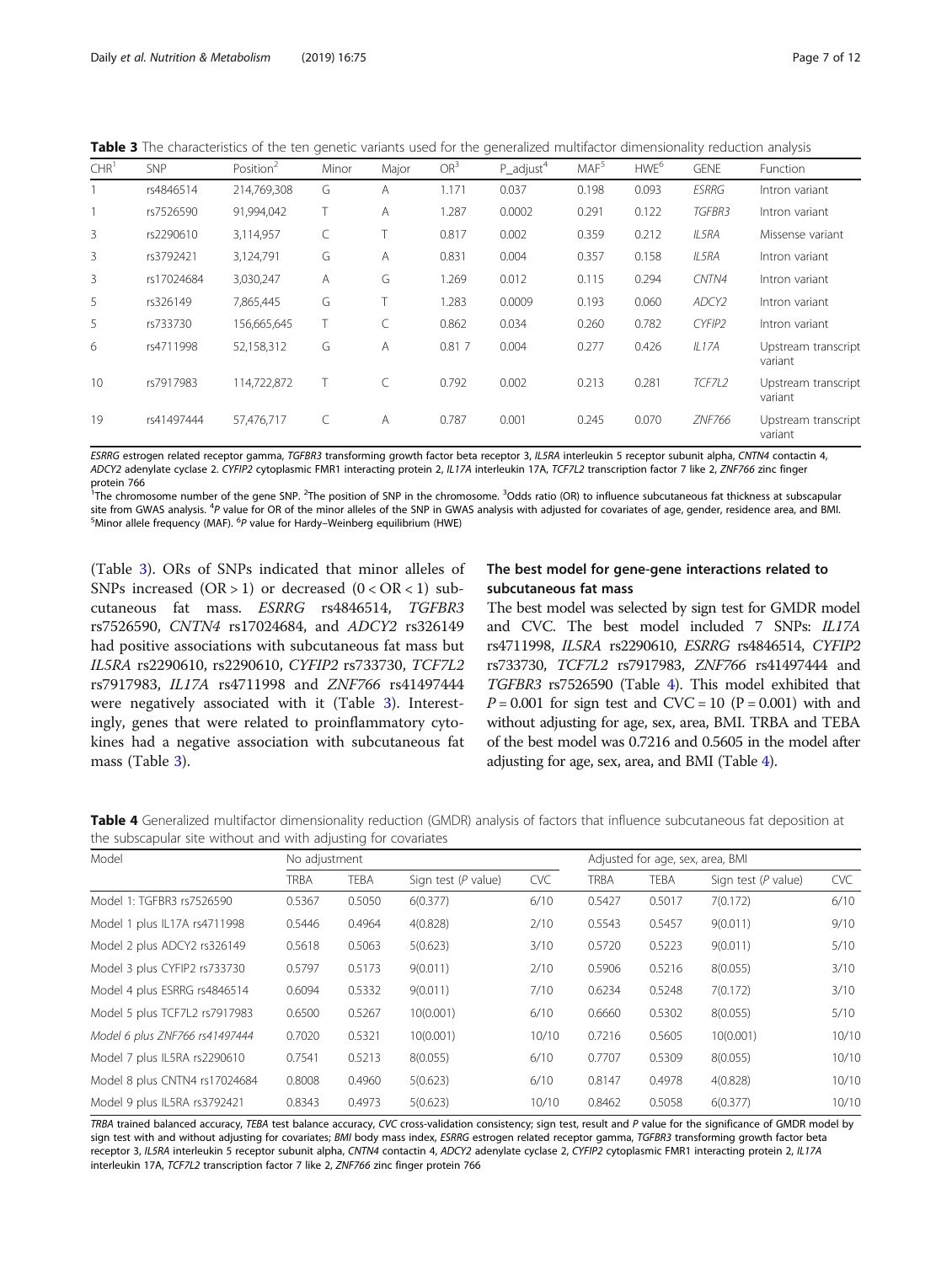# Adjusted ORs for subcutaneous fat by GRS of the best model

Logistic regression analysis of parameters related to the subcutaneous fat mass and dyslipidemia were conducted after adjusting for residence area, gender, age, and BMI for model 1, and the confounding factors in model 1 plus, waist circumference, hip circumference, body fat, alcohol and coffee intake, physical activity, smoking status, and energy intake for model 2. Subjects in the high-GRS group had a higher subcutaneous fat mass by 2.317 and 2.232 folds in model 1 and model 2, respectively  $(P < 0.001$ ; Table 5). Serum total and LDL cholesterol and triglyceride levels were not associated with GRS (Table 5). However, serum HDL cholesterol levels had a negative association with GRS: subjects with the high-GRS had a significantly lower serum HDL cholesterol than low-GRS only in model 1 ( $P < 0.01$ ). Serum glucose levels were not associated with GRS (Table 5). Serum CRP concentrations were not significantly associated with GRS in model 1 and model 2. Therefore, subjects with high-GRS had higher subcutaneous fat but they had similar levels of serum CRP (Table 5).

# Interaction of GRS and lifestyles including nutrient intakes

GRS had no interaction with daily energy, carbohydrate, fat or protein intakes to modulate subcutaneous fat mass (Table [6](#page-8-0)). Saturated, monounsaturated and polyunsaturated fatty acid intake did not interact with GRS to influence subcutaneous fat mass. In addition to nutrient intake alcohol and coffee intake did not have an interaction with GRS to affect subcutaneous fat (Table [6](#page-8-0)). However, physical activity had an interaction with GRS to modulate subcutaneous fat  $(P = 0.002)$ . In low physical activity, subjects with the high-GRS had an increase of subcutaneous fat by 2.589 compared to the low-GRS  $(P < 0.001$ ; Table [6\)](#page-8-0). However, subcutaneous fat mass had no significant association with GRS in high physical activity. Figure [1](#page-9-0) showed that subcutaneous fat amount was much higher in the persons having low physical activity than those with high physical activity  $(P < 0.001)$ . Moreover, subcutaneous fat amount was higher in the carriers with high-GRS than those with low-GRS only in low physical activity.

# Discussion

This study evaluated the effects of a high genetic risk score (GRS) for subcutaneous fat on fat partitioning and on the risk of metabolic disease in a human population, as well as the effect of visceral vs subcutaneous fat themselves on metabolic disease. Our results confirmed that having a high GRS more than doubled the likelihood of having a greater subcutaneous fat mass. We also confirmed that high visceral fat mass, not subcutaneous fat mass, was a risk factor for metabolic syndrome. However, a high GRS for subcutaneous fat could not be shown to protect against metabolic disease even though it increased subcutaneous fat. This may be involved in the selection of subjects in studies with GRS. We excluded subjects with low visceral fat mass when adjusting form BMI in Models 1 & 2, since they exhibited a big difference in total fat and BMI between the high and low subcutaneous fat groups. GWAS and genetic variant

Table 5 Adjusted odds ratios for metabolic disease risk factors according to the genetic risk scores (GRS) of model 7 for subcutaneous fat deposition

|                                 | Model 1                |                                |                                     | Model 2                         |                               |
|---------------------------------|------------------------|--------------------------------|-------------------------------------|---------------------------------|-------------------------------|
|                                 | Low-GRS<br>$(n = 999)$ | Medium-GRS<br>$(n = 1551)$     | High-GRS<br>$(n = 744)$             | Medium-GRS<br>$(n = 1551)$      | High-GRS<br>$(n = 744)$       |
| Subcutaneous fat (mm)           |                        | 1.703 (1.385~2.093)            | $2.317(1.826 \times 2.940)^{4}$     | 1.697 (1.334~2.159) $\tilde{ }$ | $2.232(1.676 \sim 2.972)^{n}$ |
| Waist circumference (cm)        |                        | $0.990(0.801 - 1.222)$         | 1.046 (0.813~1.347)                 | 1.128 (0.869~1.465)             | 1.105 (0.803~1.522)           |
| Serum total cholesterol (mg/dl) |                        | 1.220 (0.981~1.517)            | 1.152 (0.889~1.494)                 | 1.289 (0.998~1.665)             | 1.087 (0.795~1.488)           |
| Serum HDL (mg/dl)               |                        | $0.804$ $(0.683 - 0.948)^{**}$ | $0.709$ (0.581~0.864) <sup>**</sup> | $0.841(0.688 - 1.029)$          | $0.827$ $(0.646 \sim 1.057)$  |
| Serum LDL (mg/dl)               |                        | $0.983$ $(0.790 - 1.224)$      | $1.011$ (0.780~1.312)               | 1.047(0.807~1.359)              | 1.051 (0.768~1.438)           |
| Serum TG (mg/dl)                |                        | $0.878$ $(0.735 - 1.049)$      | $0.986(0.799 - 1.217)$              | $0.960(0.774\sim1.192)$         | 1.036 (0.798~1.345)           |
| Plasma glucose (mg/dL)          |                        | 0.994(0.676~1.463)             | $0.933(0.584 \sim 1.490)$           | $0.952(0.615 \sim 1.473)$       | $0.935(0.549 - 1.595)$        |
| Serum CRP-1 (mg/dL)             |                        | 1.321 (0.984~1.790)            | 1.218 (0.886~1.677)                 | $.384(0.972 \sim 2.008)$        | .440 (0.977~2.123)            |

HDL high density lipoprotein cholesterol, LDL low-density lipoprotein cholesterol, TG triglyceride, CRP-1 C-reactive protein

Values represent odd ratios and 95% confidence intervals

GRS was divided into 3 categories by tertiles of GRS in the model which included IL17A rs4711998, ADCY2 rs326149, ESRRG rs4846514, CYFIP2 rs733730, TCF7L2 rs7917983, ZNF766 rs41497444 and TGFBR3 rs7526590

Low-GRS was the reference for both model 1 and model 2

 $^*$ Significantly different from low GRS in logistic regression analysis at  $P < 0.01$ ,  $^{***}$   $P < 0.001$ 

Model 1: Adjusted for age, gender, residence area, and BMI

Model 2: Adjusted for age, gender, residence area, BMI, waist circumference, hip circumference, body fat, alcohol and coffee intake, physical activity, smoking status, and energy intake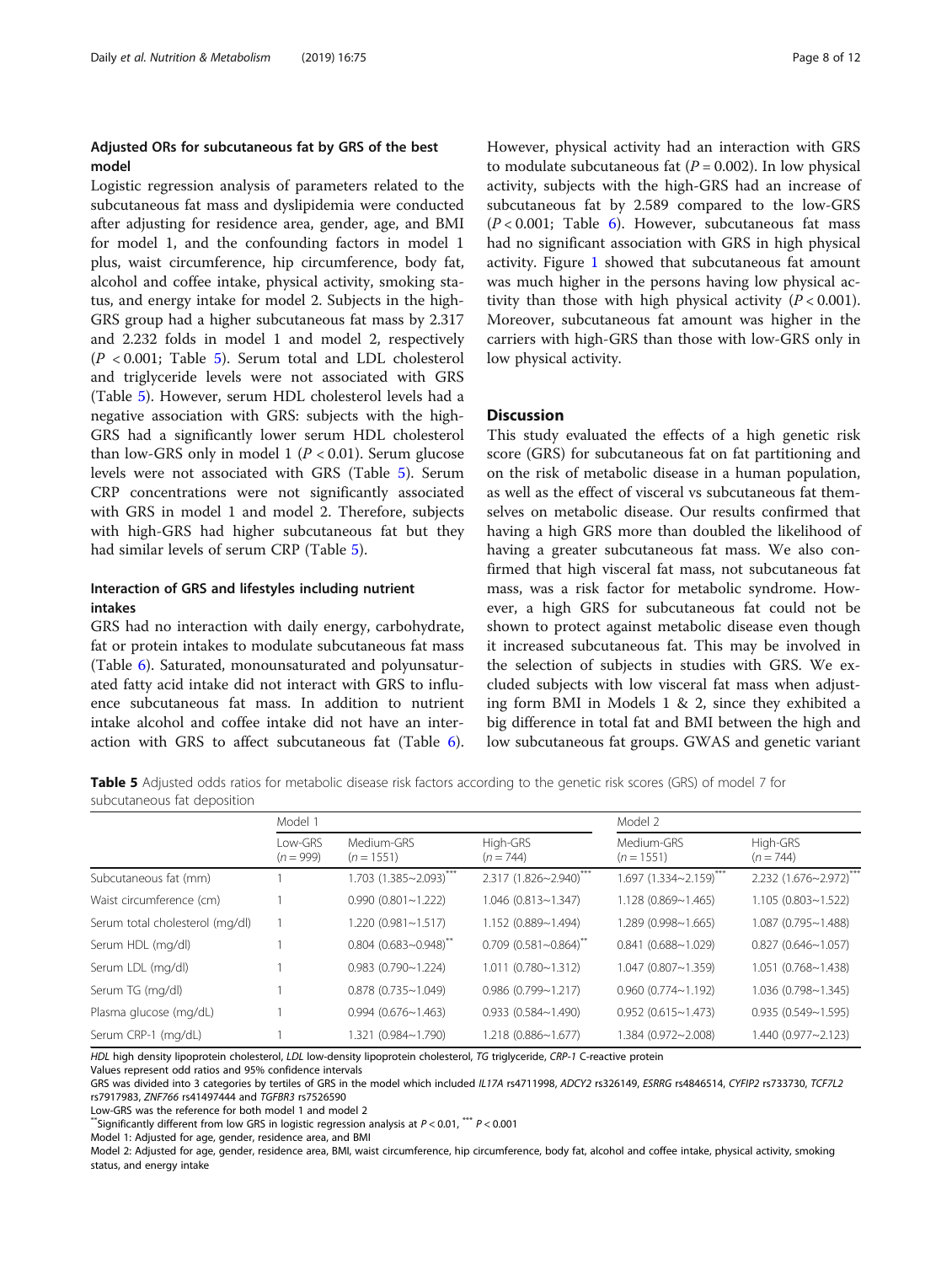|                                      | Low-GRS <sup>2</sup><br>$(n = 999)$ | Medium-GRS<br>$(n = 1551)$       | High-GRS<br>$(n = 744)$           | Gene-<br>lifestyles                   |
|--------------------------------------|-------------------------------------|----------------------------------|-----------------------------------|---------------------------------------|
|                                      | <b>OR</b>                           | OR (CI)                          | OR (Cl)                           | interaction<br>$P$ value <sup>3</sup> |
| Low energy                           | $\mathbf{1}$                        | 1.757(1.294~2.387)***            | 2.515(1.762~3.590)***             | 0.508                                 |
| High energy <sup>4</sup>             |                                     | $1.676(1.129 - 2.487)^{*}$       | $1.842(1.123 - 3.021)^{*}$        |                                       |
| Low carbohydrate                     |                                     | 1.570(0.898~2.745)               | 2.019(1.034~3.944)*               | 0.992                                 |
| High carbohydrate <sup>5</sup>       |                                     | $1.732(1.323 - 2.268)$           | $2.264(1.645 \sim 3.116)^{***}$   |                                       |
| Low protein                          |                                     | $1.890(1.273 \sim 2.806)^{**}$   | 2.284(1.428~3.655)**              | 0.628                                 |
| High protein <sup>6</sup>            |                                     | $1.578(1.160 \times 2.147)^{**}$ | 2.189(1.516~3.159)***             |                                       |
| Low fat                              | $\mathbf{1}$                        | $1.728(1.260 \times 2.371)^{**}$ | 2.326(1.599~3.384)***             | 0.996                                 |
| High $fat^7$                         |                                     | $1.630(1.116 \sim 2.381)^{*}$    | $2.060(1.307 - 3.245)^{**}$       |                                       |
| Low SFA                              |                                     | $1.875(1.350 - 2.604)$ ***       | 2.333(1.590~3.424)***             | 0.725                                 |
| High SFA <sup>8</sup>                |                                     | $1.494(1.044 \sim 2.139)^{*}$    | 2.123(1.370~3.289)**              |                                       |
| Low MUFA                             | 1                                   | $1.764(1.276 \sim 2.439)$ **     | 2.465(1.689~3.597)***             | 0.940                                 |
| High MUFA <sup>9</sup>               |                                     | $1.599(1.106 \sim 2.312)^{*}$    | $1.913(1.223 \sim 2.991)^{**}$    |                                       |
| Low PUFA                             | 1                                   | $1.556(1.123 \times 2.157)^{**}$ | 1.978(1.336~2.927)**              | 0.495                                 |
| High PUFA <sup>10</sup>              |                                     | $1.789(1.243 \sim 2.574)^{**}$   | $2.403(1.563 \times 3.693)^{***}$ |                                       |
| Low alcohol drinking                 |                                     | $1.743(1.347 \sim 2.256)$ ***    | 2.232(1.644~3.030)***             | 0.804                                 |
| High alcohol drinking <sup>11</sup>  |                                     | $1.519(0.751 - 3.073)$           | 2.444(1.018~5.865) <sup>*</sup>   |                                       |
| Low coffee intake                    | 1                                   | $1.809(1.255 \sim 2.607)^{**}$   | 2.697(1.734~4.195)***             | 0.761                                 |
| High coffee intake <sup>12</sup>     |                                     | $1.633(1.181 \times 2.257)$ **   | $1.936(1.325 \sim 2.829)^{**}$    |                                       |
| Low physical activity                |                                     | 2.113(1.593~2.804)***            | $2.589(1.855 \sim 3.615)$ ***     | 0.002                                 |
| High physical activity <sup>13</sup> |                                     | 0.937(0.594~1.478)               | $1.452(0.831 - 2.540)$            |                                       |

<span id="page-8-0"></span>

| Table 6 Interaction of dietary and lifestyle factors and genetic risk scores (GRS) of model 7 <sup>1</sup> in the risk of subcutaneous fat contents |
|-----------------------------------------------------------------------------------------------------------------------------------------------------|
|-----------------------------------------------------------------------------------------------------------------------------------------------------|

SFA saturated fatty acid, MUFA monounsaturated fatty acid, PUFA polyunsaturated fatty acids

Values represent odd ratios (OR) and 95% confidence intervals (CI)

<sup>1</sup>GRS was divided into 3 categories by tertiles of GRS in the model which included IL17A rs4711998, ADCY2 rs326149, ESRRG rs4846514, CYFIP2 rs733730, TCF7L2 rs7917983, ZNF766 rs41497444 and TGFBR3 rs7526590 <sup>2</sup>

<sup>2</sup>Reference was the Low-GRS

<sup>3</sup>Multivariate regression models include the corresponding main effects, interaction terms of gene and main effects (lifestyles including nutrient intake), and potential confounders such as age, gender, BMI, residence area, waist circumference, hip circumference, body fat, alcohol intake, physical activity, coffee intake, smoking, and energy intake

The cutoff points were assigned by 75 percentiles of each parameters for the high group and they were as following: 100% estimated energy intake<sup>4</sup>, 65% carbohydrate (CHO) intake<sup>5</sup>, 13% protein intake<sup>6</sup>, 15% fat intake<sup>7</sup>, 2.8% saturated fatty acids (SFA)<sup>8</sup>, 2.7% monounsaturated fatty acids (MUFA)<sup>9</sup>, 2.1% polyunsaturated fatty acids (PUFA)<sup>10</sup>, 20 g alcohol per day<sup>11</sup>, 10 cups of coffee per week<sup>12</sup>, and 1 h moderate physical activity per day<sup>13</sup> \* Significantly different from Low-GRS in logistic regression analysis at \* P < 0.05, \*\* P < 0.01, \*\*\* P < 0.001

related studies were conducted with HS-HV and LS-HV groups which had similar total fat mass.

It is well established that the location of fat deposits in the body partially determines their physiological impact in humans [\[1,](#page-10-0) [2](#page-10-0)]. It has been suggested that visceral fat should be considered "bad fat" because it increases the risk of metabolic diseases, and that subcutaneous fat should be considered "good fat" because of its intrinsic metabolic benefits [[20](#page-11-0)]. This notion received some support from a mouse study in which either subcutaneous or visceral fat from donor mice were transplanted into either peripheral or intra-abdominal regions of recipient mice [\[21\]](#page-11-0). Their study revealed little effect of transplanting visceral fat into either location, but beneficial effects on insulin sensitivity when transplanting subcutaneous fat into either peripheral

or especially intra-abdominal regions. Although the results may not be directly applicable to humans, they do suggest that visceral and subcutaneous fat are different in their effects and that the benefits of subcutaneous fat benefits may be linked to properties of the fat itself and not just the location. However, it remains unknown how much of the benefit of subcutaneous fat is due to the fact that it is not deposited as visceral fat since the portioning of excess energy as fat into one compartment would decrease its accumulation in the other compartment. In this study, subcutaneous fat itself did not appear to be beneficial because the metabolic indices of dyslipidemia in LS-LV group was the same or lower than the HS-LV group, suggesting that having low amounts of both visceral and subcutaneous fat is ideal.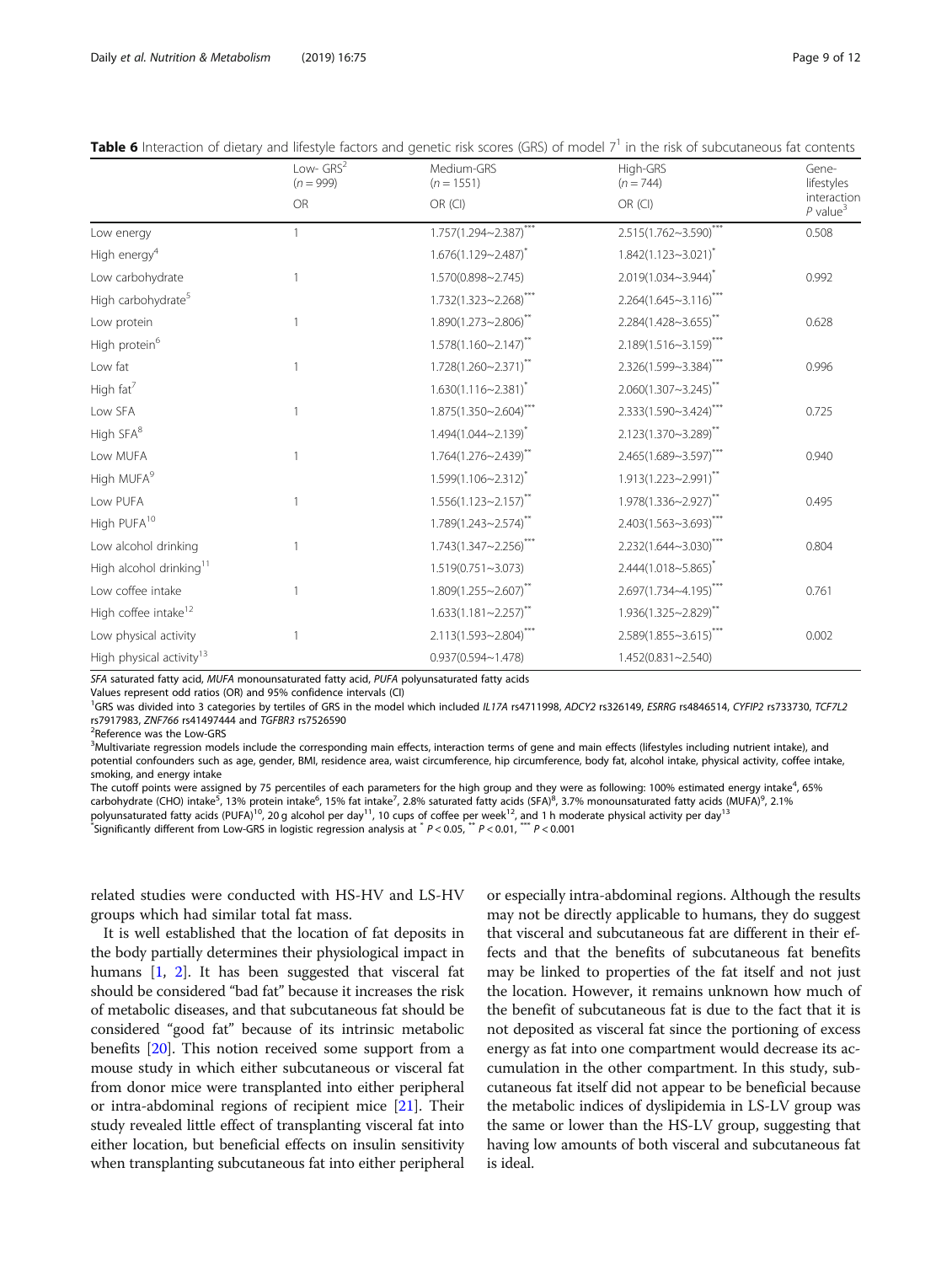<span id="page-9-0"></span>

Because of the negative health consequences of excessive visceral fat, many studies have identified risk factors for visceral fat accumulation. It is known that advancing age increases the accumulation of visceral fat  $[22]$  $[22]$ , as does the consumption of fructose sugar [[23\]](#page-11-0) and a sedentary lifestyle [\[24](#page-11-0)]. In the present study, as expected, people with high visceral fat were older, and had higher energy intakes, but fructose consumption was not able to be identified. Activity levels were the only significant gene-lifestyle interaction shown in this study. High physical activity was associated with less likelihood of being in the high subcutaneous fat group; although, when looking at the population as a whole, there were substantially more subjects at the highest level of exercise in the LS groups. This apparent inconsistency may be due to exercise lowering the amount of both fats, but having the most profound effect on visceral fat. In the population as a whole, subjects with high visceral fat content had higher energy, fat and protein intakes. Subjects with high subcutaneous fat had lower carbohydrate intakes and better insulin sensitivity, which may be due to consuming less fructose, since fructose consumption has been shown to favor partitioning of fat to the visceral region and is associated with greater insulin resistance as HOMA-IR [[25\]](#page-11-0).

The reasons for the different effects between visceral and subcutaneous adipose tissue are not fully understood. However, it may in part be due to a lack of selflimiting feedback from visceral fat that would prevent it's unconstrained expansion. Adiponectin and leptin secretions are both involved in regulating body fat and metabolism. However, leptin production is primarily from subcutaneous fat and not from visceral adipose tissue [[26\]](#page-11-0). Likewise, increasing BMI decreases overall adiponectin secretion, but is tissue specific with decreases in visceral adipose tissue, but not in subcutaneous adipose tissue  $[4]$  $[4]$  $[4]$ . Therefore, production of these two important adipokines that can both limit its expansion and prevent fat-induced dyslipidemia appears to be tissuespecifically limited in visceral adipose tissue, but not subcutaneous adipose tissue.

This study has important limitations. It is crosssectional in nature, so cause and effect relationships cannot be evaluated. Skin fold measurement for determining subcutaneous fat mass is highly precise although it is commonly used in large-scale studies [[11\]](#page-10-0). In this study, skilled technicians measured it with good quality control and it was validated to be reliable. Additionally, the complexity of genetic and lifestyle interactions with fat partitioning is not fully understood and some important factors may not have been adequately controlled in the GRS models. Furthermore, fructose consumption is known to be an important contributor to visceral fat accumulation, but the data did not specifically address dietary fructose, just carbohydrate as a whole.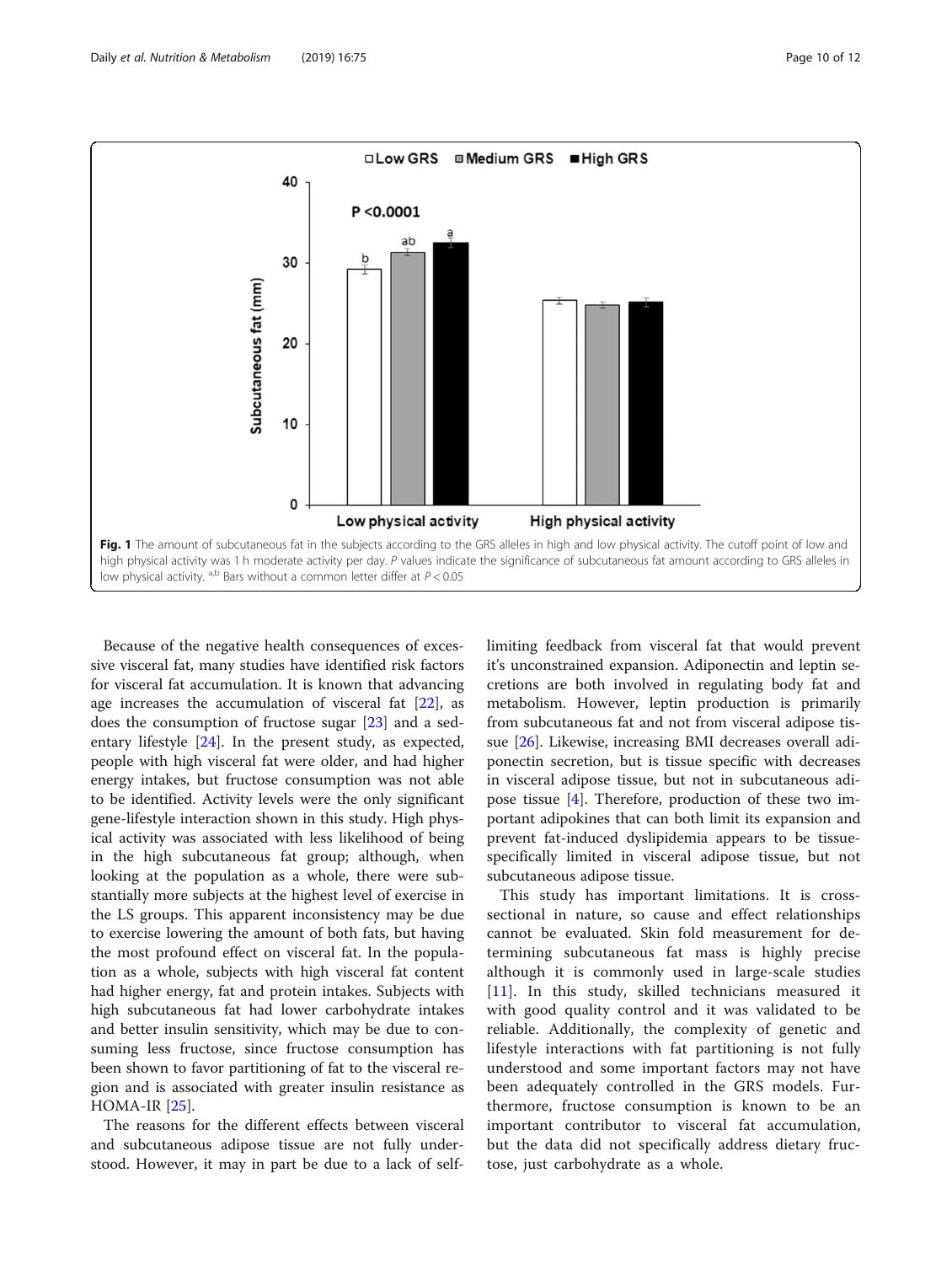# <span id="page-10-0"></span>Conclusion

We demonstrated that high visceral fat led to dyslipidemia and blood glucose dysregulation in the Korean adult population in this study. Although the adverse metabolic effects of visceral fat were more pronounced than with subcutaneous fat and partitioning to the subcutaneous compartment would be beneficial, the subjects with low visceral and subcutaneous fat exhibited the best metabolic profiles. The major novel findings of this study were that a GRS for higher subcutaneous fat deposition was composed of genetic variants influencing proinflammatory cytokine signaling, and the GRS can be a major genetic predictor of subcutaneous fat in the Korean population, and possibly Asian populations. Subcutaneous fat contents had an interaction only with physical activity and the genetic impact can be avoided by high physical activity if carriers with high-GRS are wanted.

#### Abbreviations

ADCY2: Adenylate cyclase 2; ALDH2: Aldehyde dehydrogenase 2 family member; ANOVA: Analysis of variance; BMI: Body mass index; CI: Confidence intervals; CNTN4: Contactin 4; CPEB4: Cytoplasmic polyadenylation element binding protein 4; CRP: C-reactive protein; CVC: Cross-validation consistency; CYFIP2: Cytoplasmic FMR1 interacting protein 2; ESRRG: Estrogen related receptor gamma; GLM: General linear model; GMDR: Generalized multifactor dimensionality reduction; GRS: Genetic risk scores; GWAS: Genome wide association study; HDL: High-density lipoprotein; HOXC13: Homeobox C13; HS-HV: High subcutaneous fat and high visceral fat; HS-LV: High subcutaneous fat and low visceral fat; IL17A: Interleukin 17A; IL5RA: Interleukin 5 receptor subunit alpha; IL-6: Interleukin-6; KoGES: Korean Genome and Epidemiology Study; LS-HV: Low subcutaneous fat and high visceral fat; LS-LV: Low subcutaneous fat and low visceral fat; LYPLAL1: Lysophospholipase like 1; ORs: Odds ratios; RSPO3: R-spondin 3; SNP: Single-nucleotide polymorphisms; SQFFQ: Semi-quantitative food frequency questionnaires; TBX15: T-box 15; TCF7L2: Transcription factor 7 like 2; TEBA: Test balance accuracy; TGFBR3: Transforming growth factor beta receptor 3; TNF- α: Tumor necrosis factor-α; TRBA: Trained balance accuracy; VLDL: Very low-density lipoprotein; ZNF766: Zinc finger protein 766

#### Authors' contributions

SP formulated the research question and wrote the first draft of the manuscript. JWD designed this study, participated in writing the first draft. HJY and MJK design the study and interpreted the data. ML conducted the analysis of the data. All authors read and approved the final draft of this manuscript.

#### Funding

This research was supported by the National Research Foundation, Korea (NRF-2019R1A2C1007203) and Korea Food Research Institute (E0150302-05).

#### Availability of data and materials

The datasets used during the present study are available from the corresponding author upon reasonable request.

#### Ethics approval and consent to participate

This study was approved by the institutional review board of the Korean National Institute of Health for the KoGES and Hoseo University. Written informed consents were received from all of the subjects.

#### Consent for publication

Not applicable.

## Competing interests

The authors declare that they have no competing interests.

#### Author details

<sup>1</sup>Department of R&D, Daily Manufacturing Inc., Rockwell, NC 28138, USA. <sup>2</sup> Food Functional Research Division, Korean Food Research Institutes Sungnam 55365, South Korea. <sup>3</sup>Department of Food and Nutrition, Obesity/ Diabetes Research Center, Hoseo University, Asan, Chungnam 31499, South Korea. <sup>4</sup> Food and Nutrition, Hoseo University, 165 Sechul-Ri, BaeBang-Yup, Asan-Si, ChungNam-Do 336-795, South Korea.

# Received: 10 August 2019 Accepted: 22 October 2019<br>Published online: 08 November 2019

#### References

- 1. Seo MH, Lee W-Y, Kim SS, Kang J-H, Kang J-H, Kim KK, et al. 2018 Korean Society for the Study of obesity guideline for the Management of Obesity in Korea. J Obes Metab Syndr. 2019;28:40–5.
- 2. Hamdy O, Porramatikul S, Al-Ozairi E. Metabolic obesity: the paradox between visceral and subcutaneous fat. Curr Diabetes Rev. 2006;2:367–73.
- 3. Medina-Urrutia A, Posadas-Romero C, Posadas-Sanchez R, Jorge-Galarza E, Villarreal-Molina T, Gonzalez-Salazar Mdel C, et al. Role of adiponectin and free fatty acids on the association between abdominal visceral fat and insulin resistance. Cardiovasc Diabetol. 2015;14:20.
- 4. Sato F, Maeda N, Yamada T, Namazui H, Fukuda S, Natsukawa T, et al. Association of Epicardial, visceral, and subcutaneous fat with Cardiometabolic diseases. Circ J. 2018;82:502–8.
- 5. Ryden M, Arner P. Subcutaneous adipocyte lipolysis contributes to circulating lipid levels. Arterioscler Thromb Vasc Biol. 2017;37:1782–7.
- 6. Schleinitz D, Bottcher Y, Bluher M, Kovacs P. The genetics of fat distribution. Diabetologia. 2014;57:1276–86.
- 7. Adamska-Patruno E, Goscik J, Czajkowski P, Maliszewska K, Ciborowski M, Golonko A, et al. The MC4R genetic variants are associated with lower visceral fat accumulation and higher postprandial relative increase in carbohydrate utilization in humans. Eur J Nutr. 2019.
- 8. Park S, Daily JW, Zhang X, Jin HS, Lee HJ, Lee YH. Interactions with the MC4R rs17782313 variant, mental stress and energy intake and the risk of obesity in Genome Epidemiology Study. Nutr Metab (Lond). 2016;13:38.
- 9. Wang T, Ma X, Peng D, Zhang R, Sun X, Chen M, et al. Effects of Obesity Related Genetic Variations on Visceral and Subcutaneous Fat Distribution in a Chinese Population. Sci Rep. 2016;6:20691.
- 10. Hong KW, Kim SH, Zhang X, Park S. Interactions among the variants of insulin-related genes and nutrients increase the risk of type 2 diabetes. Nutr Res. 2018;51:82–92.
- 11. Rönnecke E, Vogel M, Bussler S, Grafe N, Jurkutat A, Schlingmann M, et al. Age- and sex-related percentiles of skinfold thickness, waist and hip circumference, waist-to-hip ratio and waist-to-height ratio: results from a population-based pediatric cohort in Germany (LIFE child). Obes Facts. 2019; 12:25–39.
- 12. Madden AM, Smith S. Body composition and morphological assessment of nutritional status in adults: a review of anthropometric variables. J Hum Nutr Diet. 2016;29:7–25.
- 13. Chen CH, Chen YY, Chuang CL, Chiang LM, Chiao SM, Hsieh KC. The study of anthropometric estimates in the visceral fat of healthy individuals. Nutr J. 2014;13:46.
- 14. Ping Z, Pei X, Xia P, Chen Y, Guo R, Hu C, et al. Anthropometric indices as surrogates for estimating abdominal visceral and subcutaneous adipose tissue: a meta-analysis with 16,129 participants. Diabetes Res Clin Pract. 2018;143:310–9.
- 15. Kim DS, Kim BC, Daily JW, Park S. High genetic risk scores for impaired insulin secretory capacity doubles the risk for type 2 diabetes in Asians and is exacerbated by Western-type diets. Diabetes Metab Res Rev. 2018;34.
- 16. Ahn Y, Kwon E, Shim JE, Park MK, Joo Y, Kimm K, et al. Validation and reproducibility of food frequency questionnaire for Korean genome epidemiologic study. Eur J Clin Nutr. 2007;61:1435–41.
- 17. Rabbee N, Speed TP. A genotype calling algorithm for affymetrix SNP arrays. Bioinformatics. 2006;22:7–12.
- 18. Chen GB, Liu N, Klimentidis YC, Zhu X, Zhi D, Wang X, et al. A unified GMDR method for detecting gene-gene interactions in family and unrelated samples with application to nicotine dependence. Hum Genet. 2014;133:139–50.
- 19. Uma Jyothi K, Reddy BM. Gene-gene and gene-environment interactions in the etiology of type 2 diabetes mellitus in the population of Hyderabad. India Meta Gene. 2015;5:9–20.